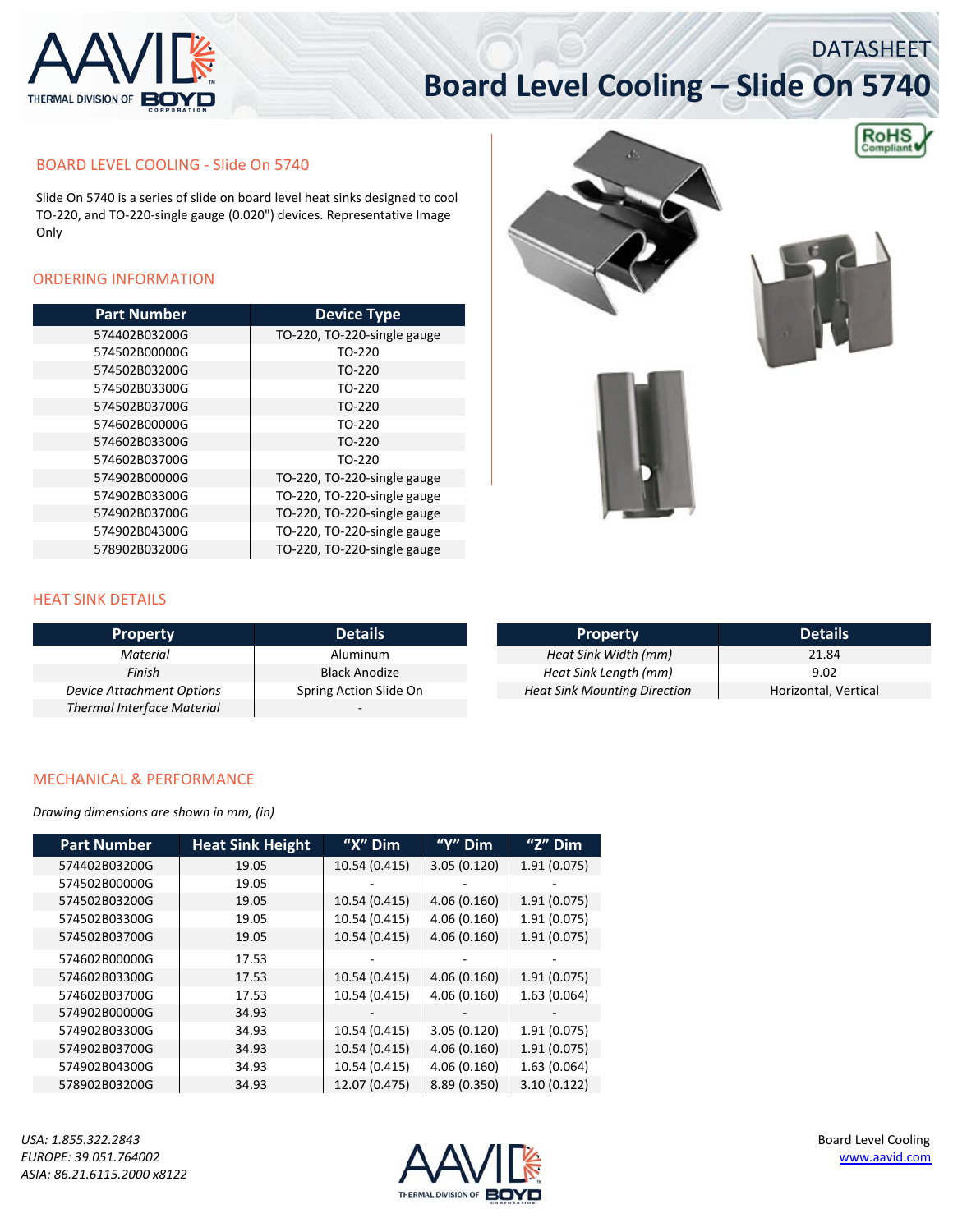

DATASHEET

Part Number: 574402B03200G



*Mounting Details:*Device and<br>Tab Centerline x **Typical Device Tab** Mounting<br>Hole Location Z1 (2 Places) ₩ Edge of Heat Sink **Typical Device Lead** Location

Part Number: 574502B00000G



*USA: 1.855.322.2843* Board Level Cooling *EUROPE: 39.051.764002* www.aavid.com *ASIA: 86.21.6115.2000 x8122*

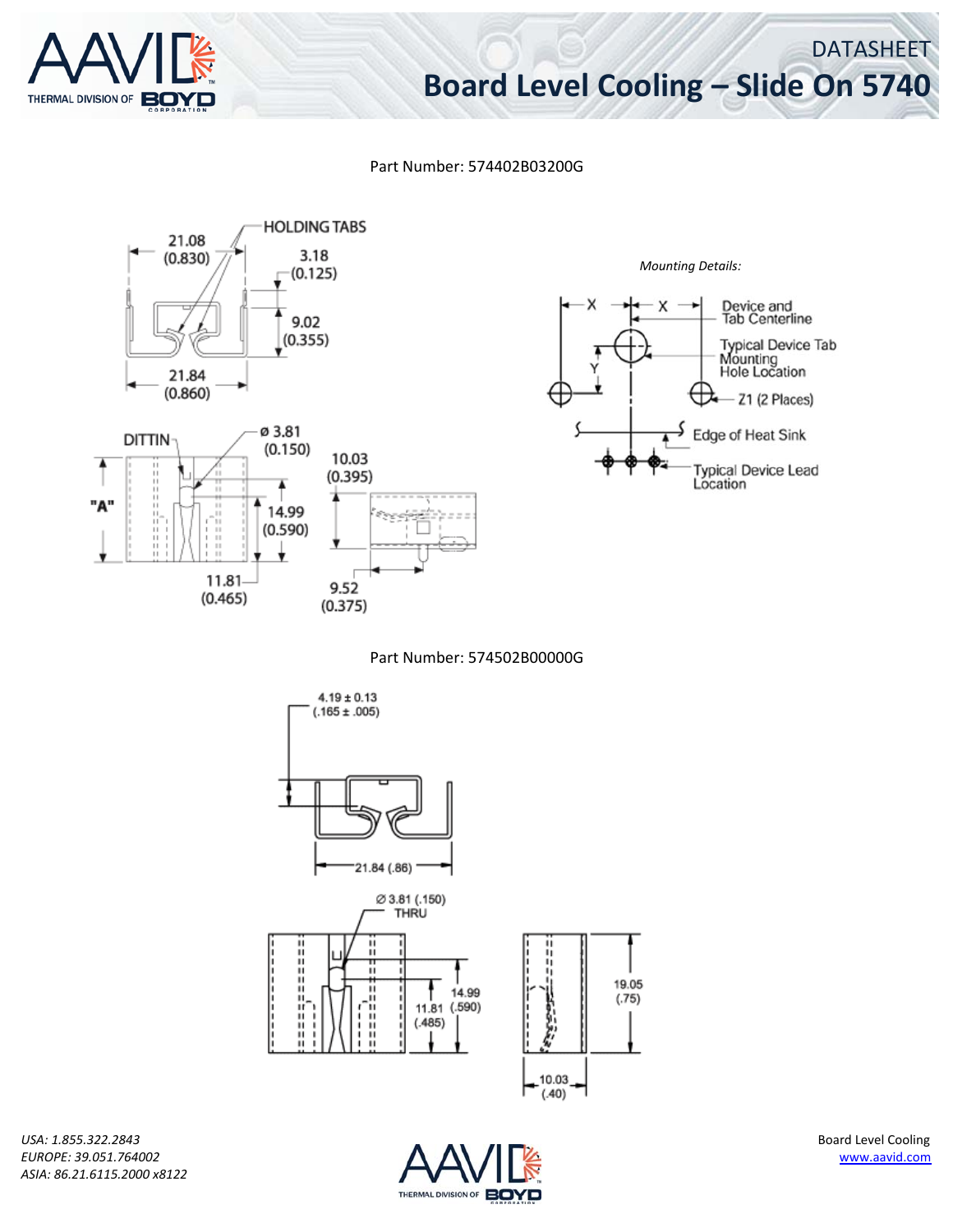

 $4.19(.165) \pm .005$ 

# **Board Level Cooling – Slide On 5740**

DATASHEET

Part Number: 574502B03200G



*ASIA: 86.21.6115.2000 x8122*

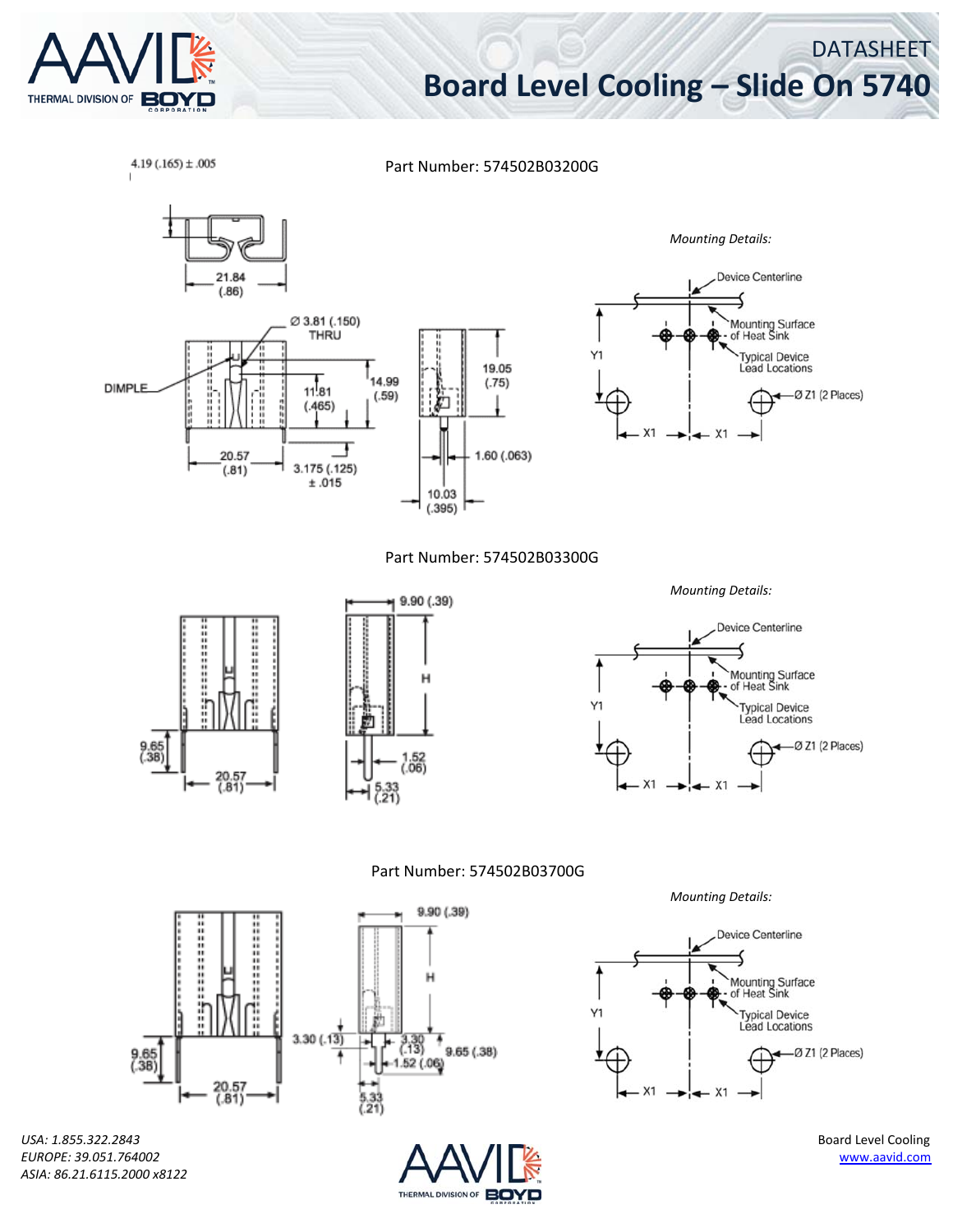

### DATASHEET **Board Level Cooling – Slide On 5740**

### Part Number: 574602B00000G







*Mounting Details:*



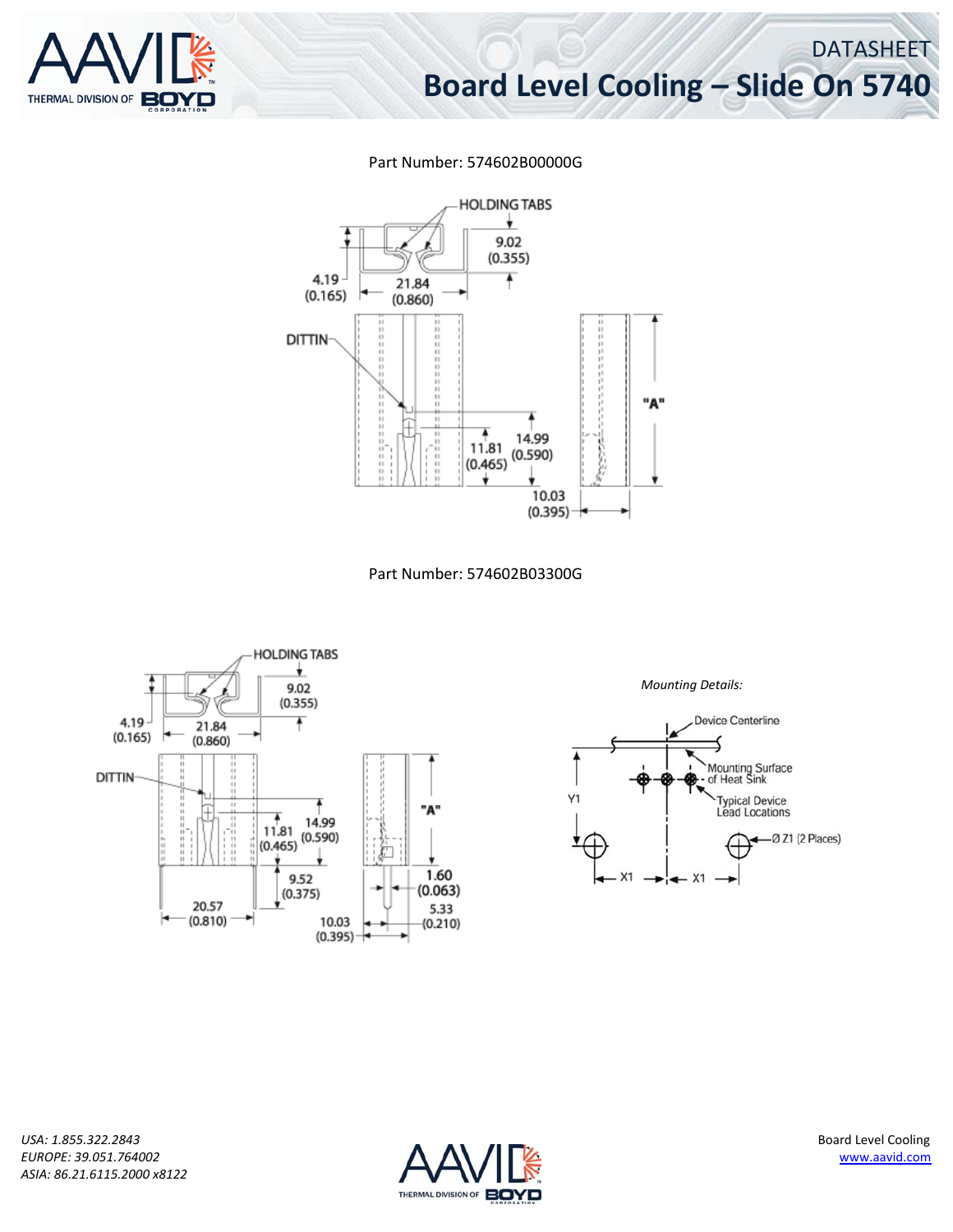

DATASHEET

#### Part Number: 574602B03700G





Part Number: 578902B03200G



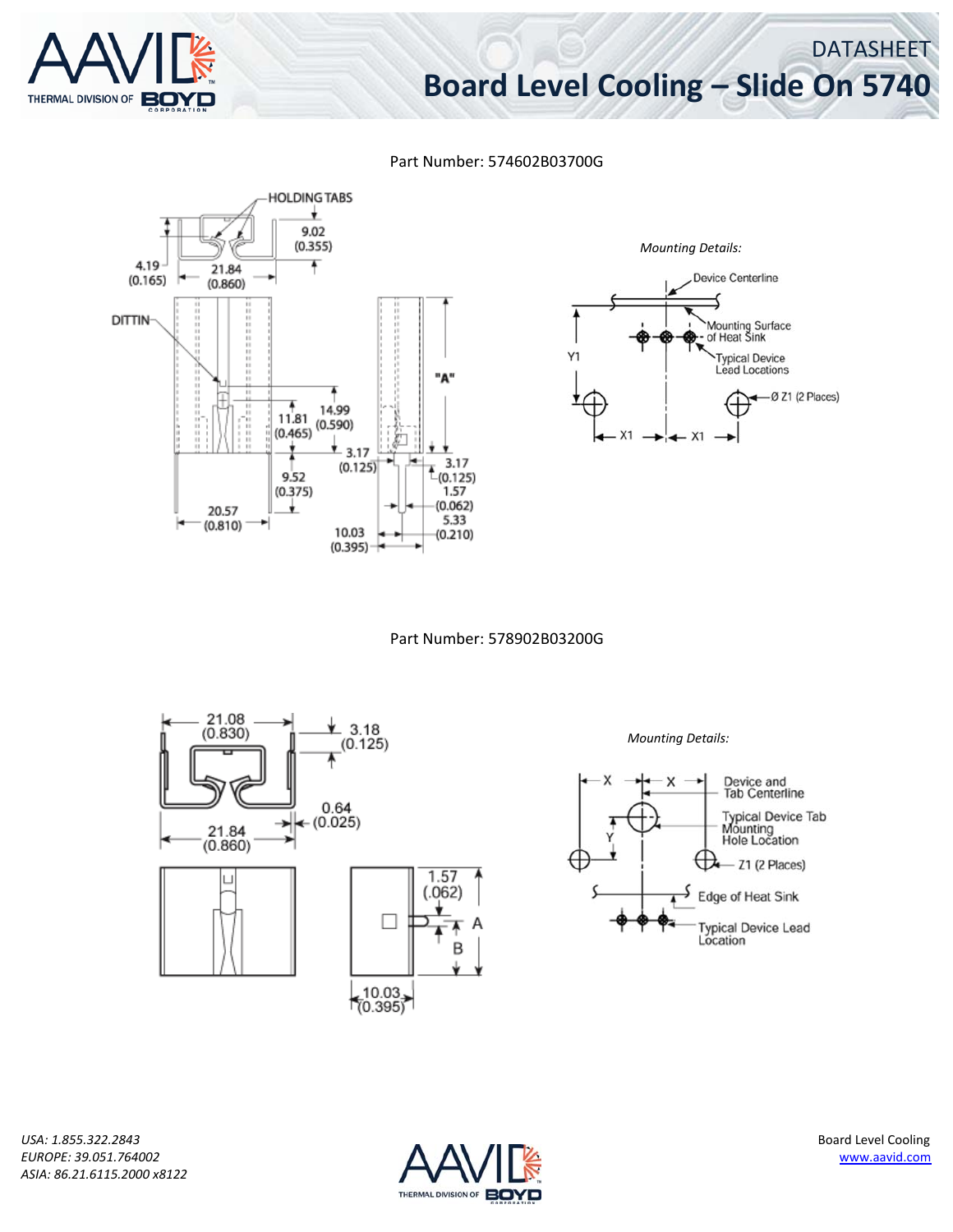

DATASHEET

#### Part Number: 574902B00000G



Part Number: 574902B03300G



*Mounting Details:*



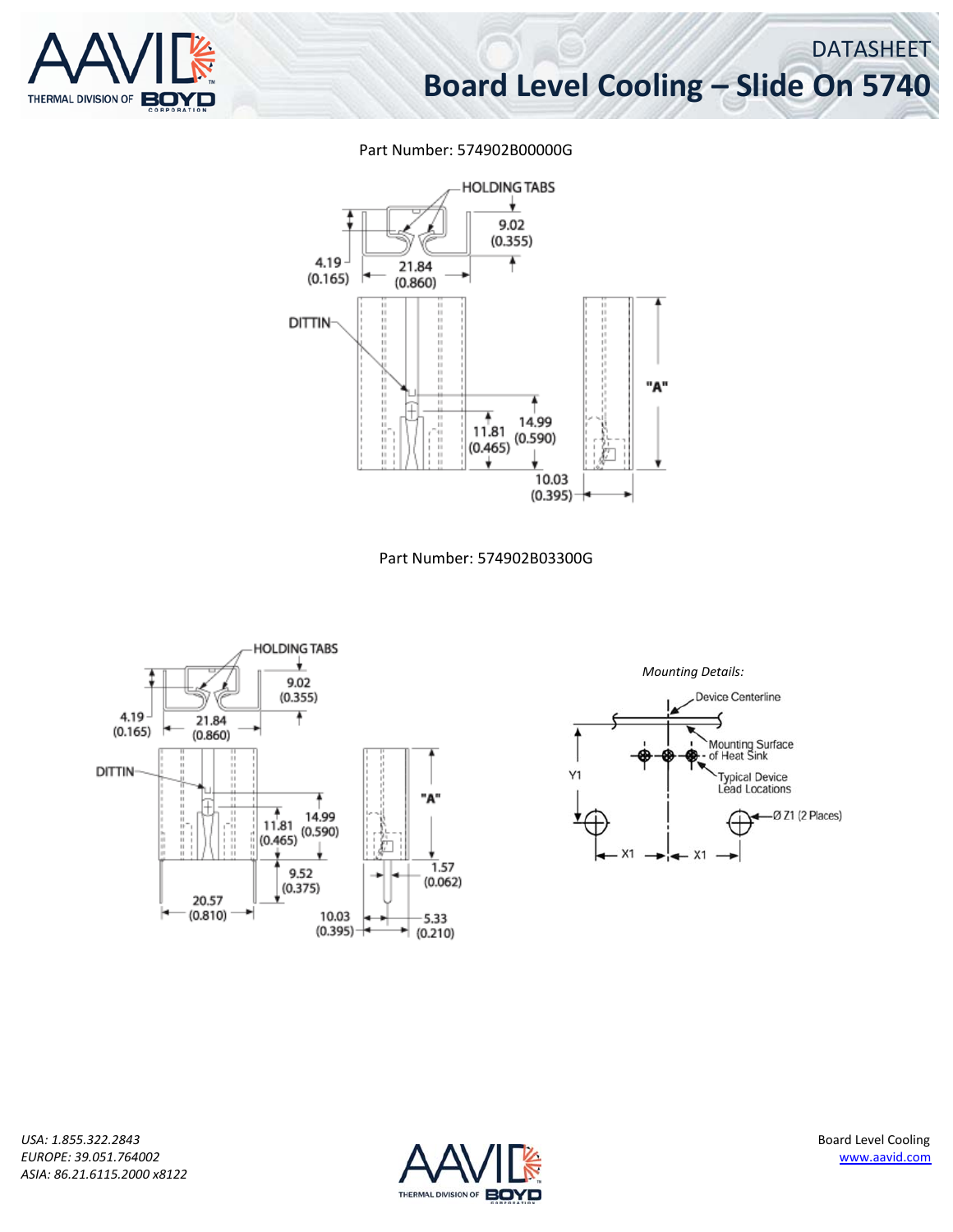

DATASHEET

#### Part Number: 574902B03700G





Part Number: 574902B04300G



Device Centerline Mounting Surface<br>of Heat Sink **Typical Device Lead Locations**  $-ØZ1$  (2 Places)  $X<sub>1</sub>$ 

*Mounting Details:*